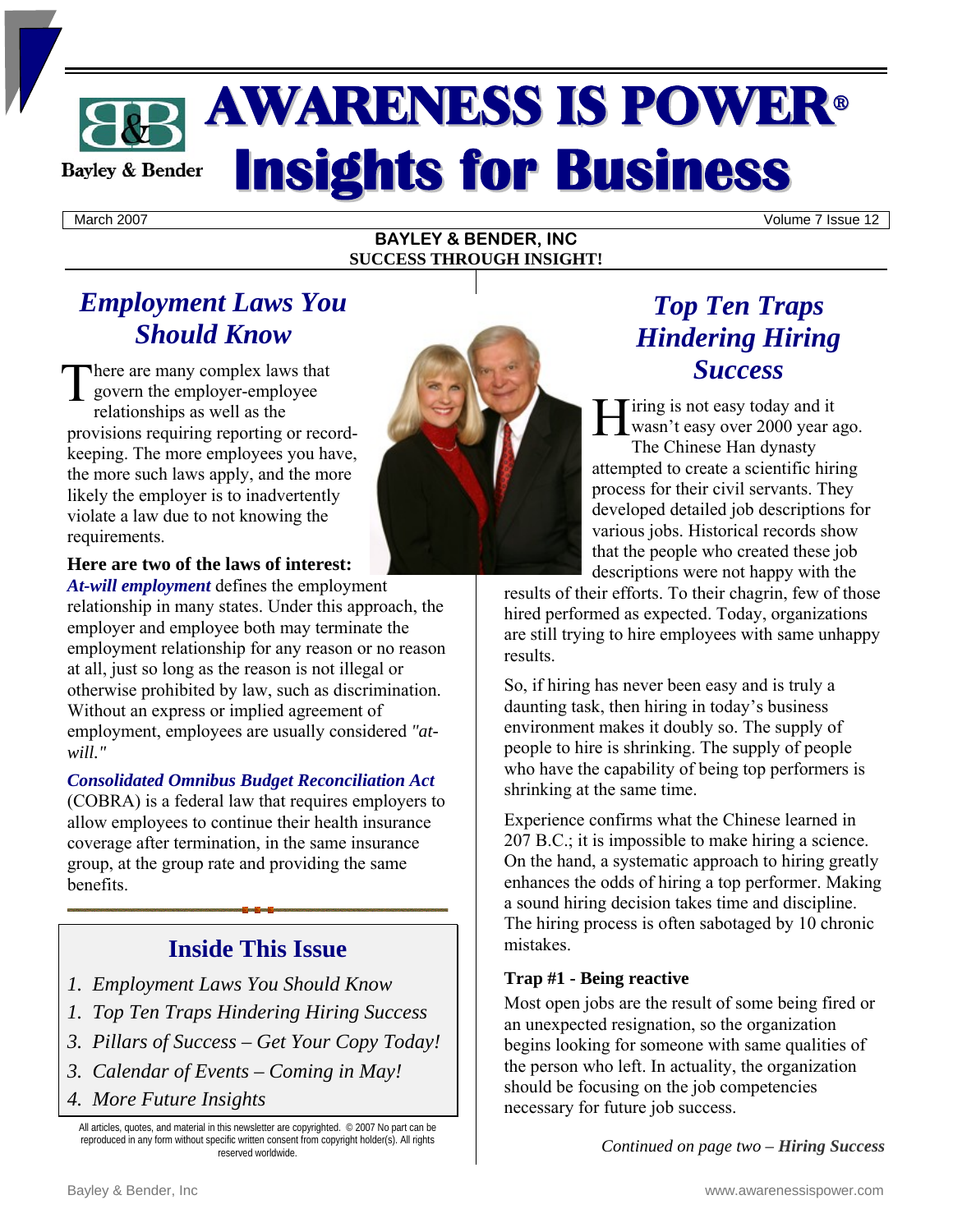#### *Continued from page one – Hiring Success*

#### **Trap #2 - Unrealistic expectations**

Organizations put together job descriptions that would take a super hero like Superman to live up to those expectations. Most times these job descriptions are put together without considering the *"outcomes"*  the new person is expected to achieve. They often list every little detail of the job. I call it the *"soup to nuts"* approach. How could anyone ever be expected to live up to some of these awful job descriptions?

#### **Trap #3 – Working with Absolutes**

When interviewing most interviewers have their favorite set of questions they ask regardless of the situation or job. A couple of the more common ones are, *"Where do you want to be five years from now?"* Another is, *"What are your strengths and weaknesses?"* The people who ask these questions have in their minds good and bad absolute answers. The problem with absolute answers to absolute questions is that they are opinions provided in a vacuum and should be treated in that manner. The problem is that a candidate's absolute opinion is taken as fact and you have no way of knowing if the opinion has any truth to it.

#### **Trap #4 – Taking candidates at face value**

During the interview process candidates are readily taken at face value. Most interviewers willingly accept a candidate's answers to



their interview questions. Worse, they believe what they read on the resume. I tell my clients that the resume is the second greatest story ever told. Many candidates slant the truth in their favor.

Think about this for moment – what are candidates looking for? Perhaps they want to leave a bad job, they need to make more money or they think maybe they can catch on with a better organization. Why wouldn't a candidate have his/her resume doctored to highlight their successful positions and play down or eliminate others completely?

Candidates want to put their best foot forward. It is like the movies, the director always attempts to get the best camera angle. It is the same with job candidates; they want to give you their best look. Sadly, many organizations never look beyond the candidate's efforts to promote their best camera angle.

#### **Trap #5 – Believing references**

Amazingly, interviewers usually believe what they hear from references when they can talk with them. It is worth noting that a smart candidate would never list a poor reference or a reference that wasn't credible on their resume. Most information gathered from a typical reference is of limited or little value.

In what other part of our life would we trust the

word of a total stranger? If you were to have major surgery wouldn't you want to talk with some reliable



sources to learn that the surgeon was highly qualified and had many successful surgeries? Yet when it comes to hiring a person we often take the word of a total stranger.

#### **Trap #6 – Just like me**

Who hasn't been caught in this trap? Sure we've all been caught in the *"halo"* effect haven't we – letting one good characteristic overpower all other characteristics. The really tough one though is our tendency to place people who are just like us at the top of the heap. We feel they must be the cream of the crop! It helps us feel better about our selves to hire someone just like us, yet the job may be better served by someone with different talents and skills.

#### **Trap #7 – Conceding the process**

Many managers delegate the important steps of the hiring process, reserving the right to make the final hiring decision. This includes having others conduct the first one or two interviews. Many times these interviewers are not prepared well for the interview and are not or do not have the same level of motivation to conduct a good interview at the manager him/herself. Well qualified candidates make take themselves out of the process if they feel they are not important enough to be interviewed upfront by the person they will work for.

#### **Trap #8 – Interviews**

Smart candidates and even those that aren't so smart have learned how to win in the interview, even structured interviews. I ask those conducting the interviews how they know if the answers the candidate is giving are the candidate's answers or are they a book, tape or seminar answer. They shrug their shoulders and say they don't know.

*Continued on page four – Hiring Success*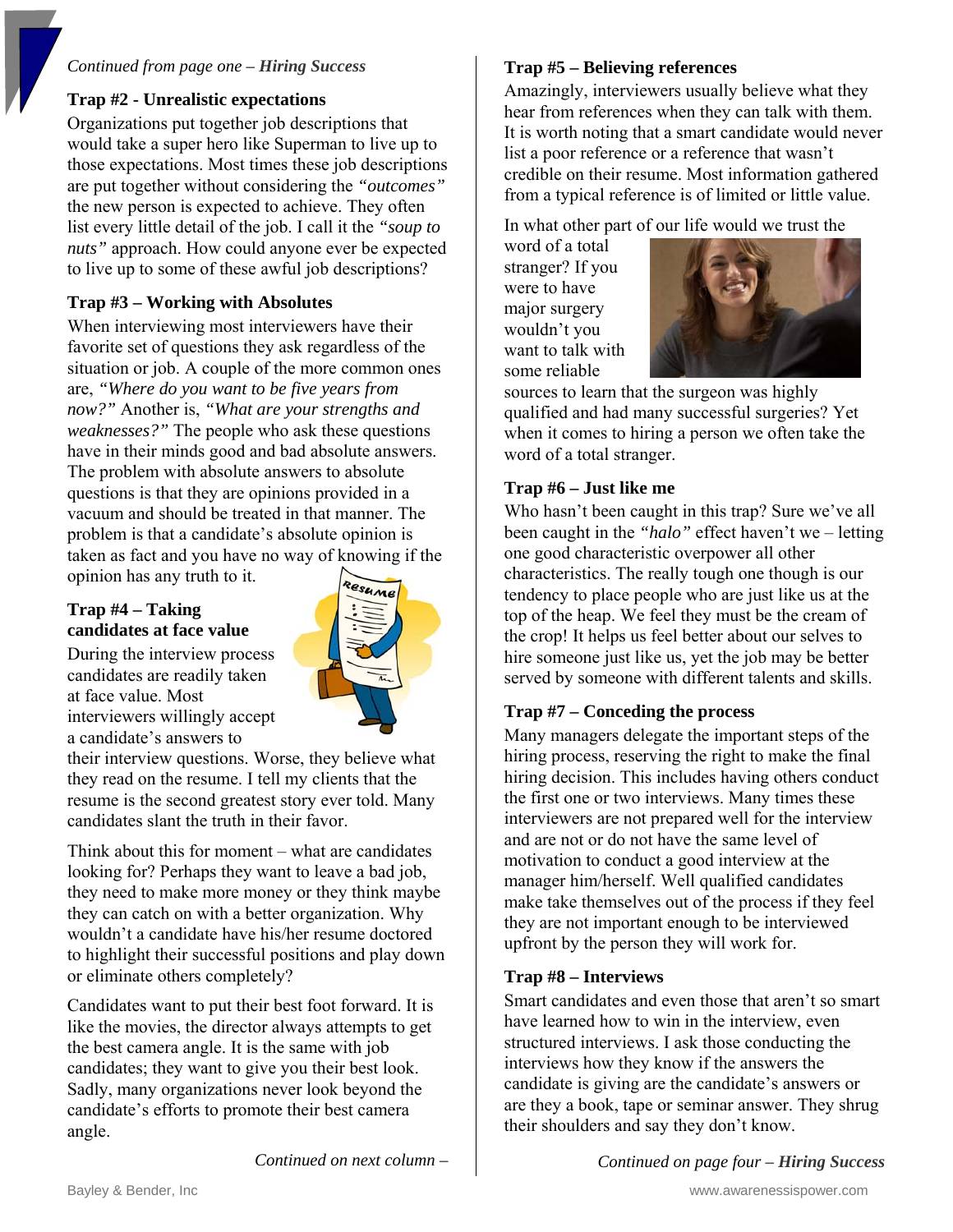### **Bayley & Bender**

*"We help organizations around the world increase their Growth, Profitability and Productivity by helping them Hire, Develop and Retain Top Performing Sales Talent. We also provide Leadership Development and Team Building to drive Organization Effectiveness."* 

#### **NEW PRODUCTS**

*Pillars of Success.* Don't miss this book! It's a Great Gift for your team, family, friends, or co-workers. Call Janine to order – 301-439-8317 or click on the image for more information!

### **PILLARS OF SUCCESS**

It's no secret that success is something everyone wants. The process can be a mystery and *Pillars Of Success* is a book all about revealing success secrets of several of the most prosperous people in business today.



You will learn what Pat says are three important things leaders and successful people have in common.

CLICK ON THE IMAGE FOR MORE DETAILS AND TO GET YOUR COPY **TODAY!!** 

#### **CALENDAR OF EVENTS**

Bob & Pat Bender request the pleasure of your company at the



May 8, 2007 – Advanced Personal Excellence Seminar at Serenity

May 9 – 11, 2007 – Dynamic Leadership Seminar at Serenity

#### *Develop Your Professional & Personal Goals And A Plan To Get You Results!*

*Contact Pat Bender at 301-439-8317 to Reserve Your Place Today or Click on the Booking Form –* 

**BOOKINGFORM** 

*The greatest danger for most of us is not that our aim is too high and we miss it, but that it is too low and we reach it.* ─ Michelangelo

*Without leaps of imagination, or dreaming, we lose the excitement of possibilities. Dreaming, after all, is a form of planning.*

─ Gloria Steinem



#### **Business Travelers: Passport needed to fly to Canada, Mexico**

The U.S. Department of Homeland Security has begun tightening the rules for entering neighboring countries. Until now, Americans could come and go from Canada, Mexico or the Caribbean with just a picture ID, such as a state driver's license.

Effective Jan. 23, 2007 Americans entering or leaving those countries will need a valid passport if they travel by air. A driver's license will still be accepted if crossing the Canadian or Mexican border by auto.

Homeland Security is planning to expand the passport requirement to all entries and exits beginning June 1, 2009.

Note: Passports cost \$97 and are good for 10 years.

For more information go to: <http://travel.state.gov/passport>



Don't miss next month's issue. Subscribe now!

#### **AWARENESS IS POWER®** *Insights for Business*

2024 Powder Mill Rd Silver Spring, MD 20903 Tel: 301-439-8317

E-mail: [aip@awarenessispower.com](mailto: aip@awarenessispower.com) 

Visit Our Web Site at: <www.awarenessispower.com>

**12 Issues For Only \$97**